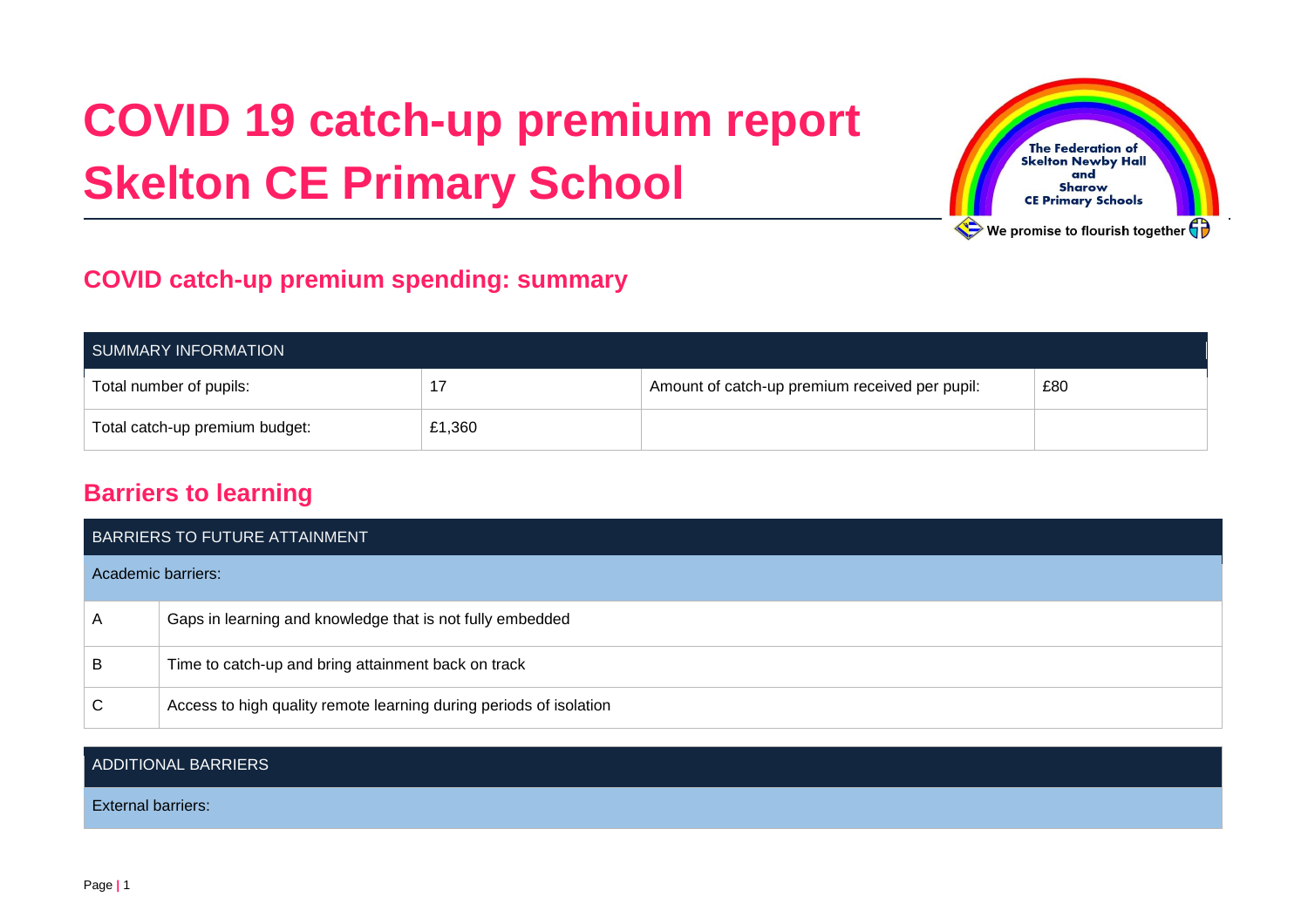| Parents being able to support learning in the home environment |
|----------------------------------------------------------------|
| Lack of experience with remote learning platforms              |

# **Planned expenditure for current academic year**

Quality of teaching for all

| <b>Action</b>                                                                                      | <b>Intended outcome</b><br>and success criteria                                                             | What's the evidence and<br>rationale for this choice?                                                                                                                                                                                                            | How will you make sure it's<br>implemented well?                                      | <b>Staff lead</b> | <b>When will</b><br>you review<br>this?                                                     |
|----------------------------------------------------------------------------------------------------|-------------------------------------------------------------------------------------------------------------|------------------------------------------------------------------------------------------------------------------------------------------------------------------------------------------------------------------------------------------------------------------|---------------------------------------------------------------------------------------|-------------------|---------------------------------------------------------------------------------------------|
| CPD for teachers:<br><b>Microsoft Teams</b><br>training to support<br>effective remote<br>learning | All staff will feel<br>confident to use<br>Teams and its use<br>will make the most of<br>the tools offered. | EEF research<br>Teachers need to be well trained in<br>order to use tools effectively.                                                                                                                                                                           | Regular monitoring of homework and<br>collaborative learning to ensure<br>efficiency. | JP                | Always after a<br>whole group<br>has needed to<br>access remote<br>learning.<br>Half termly |
| High Quality CPD for<br>all staff - cognitive<br>science; assessment;<br>curriculum design         |                                                                                                             | The basis for high quality teaching<br>and thus better outcomes for<br>children is curriculum design. To<br>implement this effectively,<br>knowledge of cognitive science is<br>necessary and to measure learning,<br>assessment strategies must be<br>employed. | CPD will be sourced from trusted<br>sources. E.g. Teaching Alliance                   | JP                | Jan 2021                                                                                    |
| Total budgeted cost:                                                                               |                                                                                                             |                                                                                                                                                                                                                                                                  |                                                                                       | £500              |                                                                                             |
| <b>Targeted support</b>                                                                            |                                                                                                             |                                                                                                                                                                                                                                                                  |                                                                                       |                   |                                                                                             |